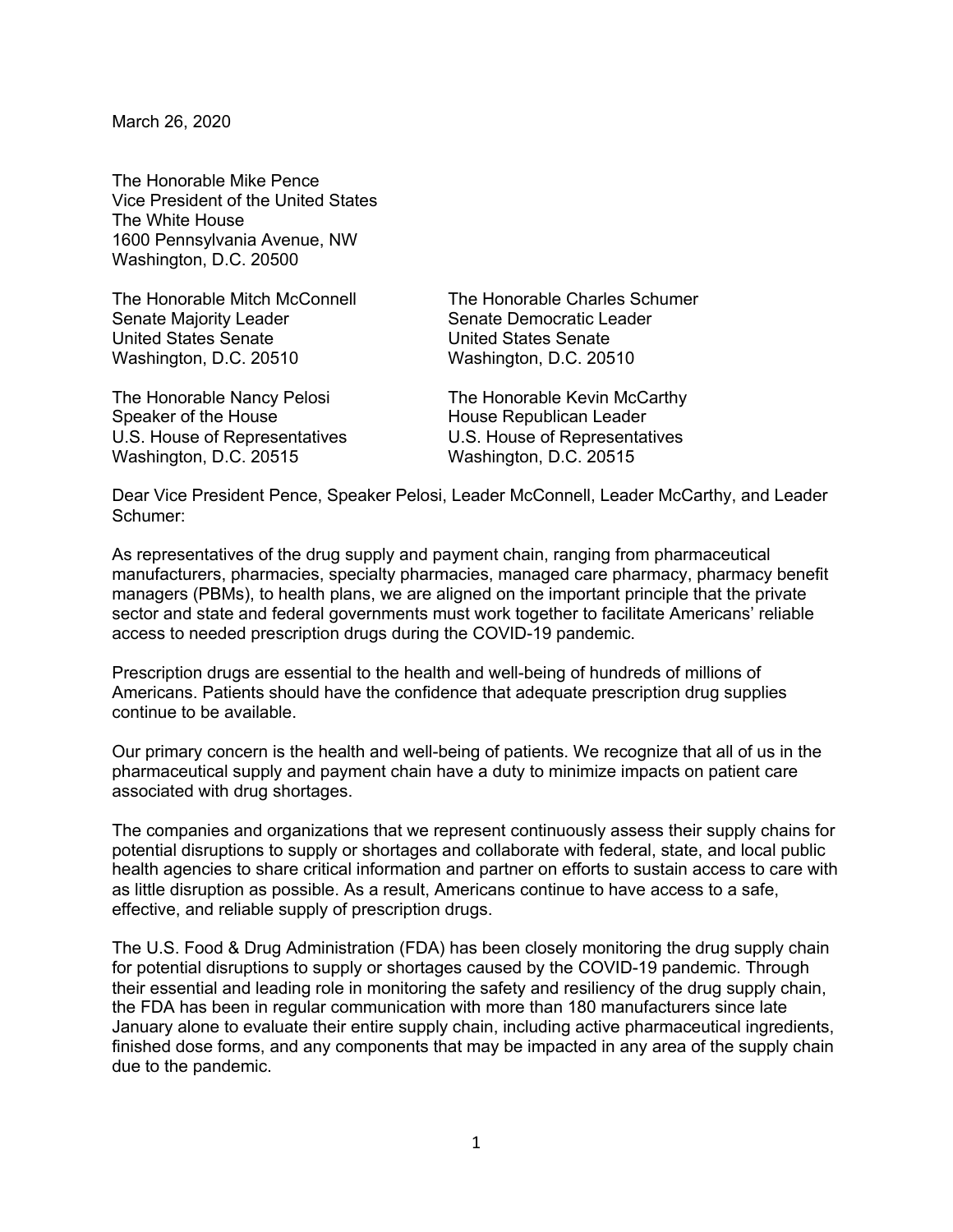But we know that even with this important ongoing work, Americans are concerned and that we must be prepared to avoid and address any shortages. Following Centers for Disease Control and Prevention (CDC) advice, patients may wish to have a supply of most maintenance medications. Others may opt for home delivery, at the time a refill is needed, to access medications safely. We recommend that federal, state, and local government leaders urge patients to consider their personal circumstances, and if needed, consult their health care prescriber or pharmacist if they feel they need an early refill or other flexibilities. Should there be shortages, or potential shortages, federal and state governments should recognize that patients may be able to have a smaller supply of drugs on hand so that more patients needing a given drug may be able to get it, and should also consider allowing pharmacies to dispense covered therapeutic alternatives if shortages occur.

As drugs are identified as potential treatments for COVID-19, the demand may outstrip the supply. As a nation, it is imperative we balance the need to find drugs that may be helpful to treat COVID-19 while still making them reasonably available to patients who currently rely on them for established treatment. We recommend clinical guidance for health care providers be issued to ensure that patients who have been on therapies for FDA-approved indications prior to the spread of COVID-19 still have appropriate access, as well as those with COVID-19. It is important to prioritize access to drugs for patients in FDA clinical trials, which assist in evidence generation for COVID-19 treatments and vaccines for the entire population.

Without national clinical guidelines on this issue, health care providers and patients will be subject to differing rules and timelines by state and local regulators, resulting in confusion, perceptions of unfairness, and practical complexities, including point-of-sale related issues. This will not facilitate the coordinated, whole-of-government response in confronting COVID-19, thus impeding the nation's ability to help ensure individuals are not stockpiling medications that are needed by others for their immediate care needs.

As you consider how best to respond to this unprecedented crisis, it is critical that the U.S. Government not take steps that may have an unintended impact on the supply of pharmaceuticals in the United States. All of our industries are concerned that a reported "Buy America" Executive Order under consideration by the White House could have an immediate and detrimental impact on the ability of Americans who rely on federally funded health programs to access their medicines.

Finally, we are also increasingly concerned that the reduction in the availability of international air transportation may be increasing costs for shipping critical medicines, upwards of 400 to 500 percent for shipment into the U.S. health care system. This growth in shipment costs create particularly serious challenges for smaller companies and may result in medicine price increases at a time when many Americans are economically vulnerable due to the related economic crisis. We strongly encourage the Trump administration to work with the U.S. airline industry to ensure that airlines that are flying reserve space for pharmaceuticals, medical devices, and medical supplies at reasonable rates.

While COVID-19 is a new and evolving public health challenge, our industries have substantial, collective experience in helping to mitigate prescription drug access concerns in the event of shortages – whether the result of market, public health, or environmental forces. Through FDAled and industry-supported surveillance efforts, timely information collection and awareness about potential shortages enables the best management of disruptions to supply or shortages, distribution of existing stocks, and contingency solutions to minimize the impact on patient care.